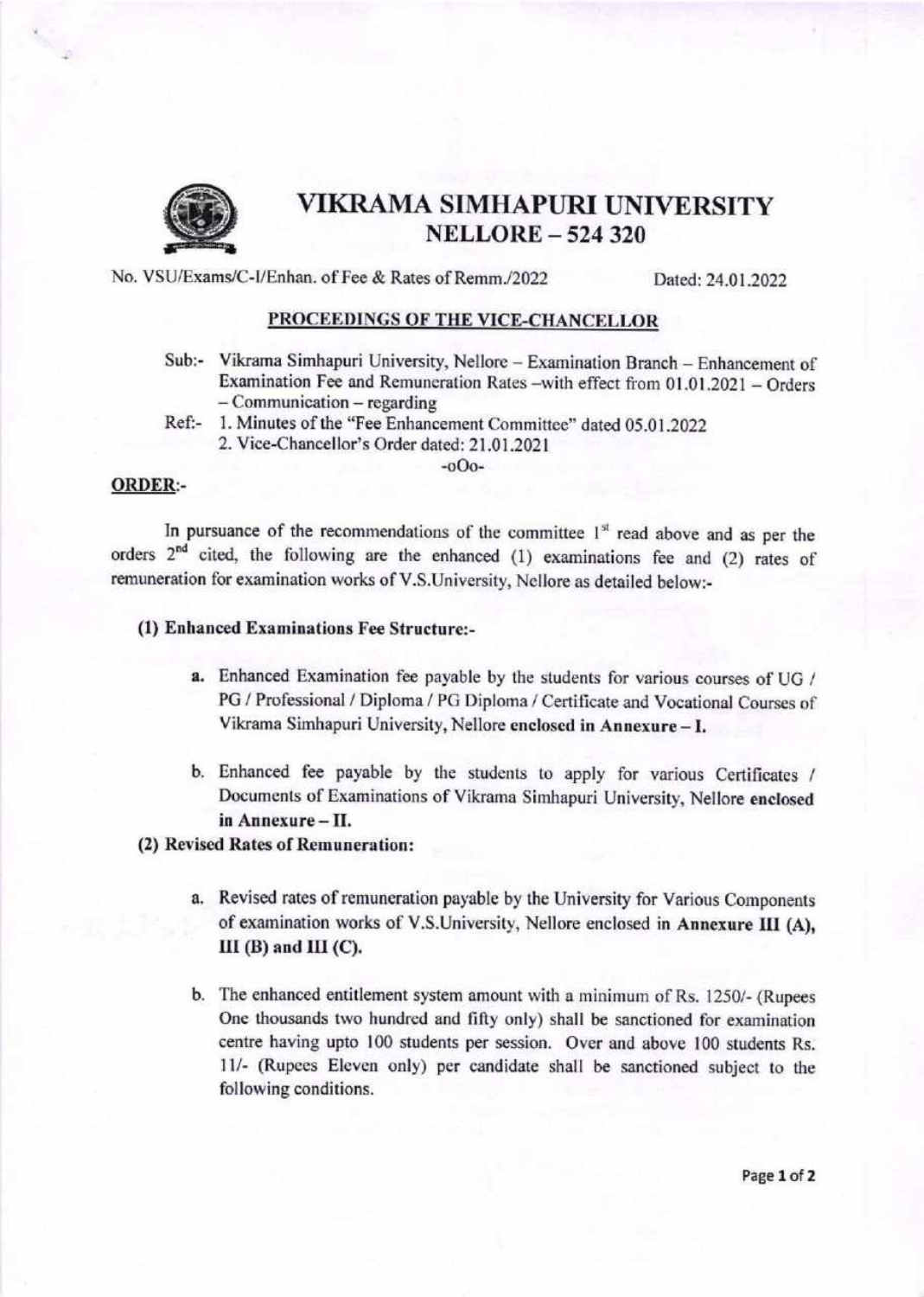- i. For the centres wherever more than one Observer is drafted including self centres, the remuneration of the additional observer required to be calculated separately and added to the total entitlement amount of the Centres. The additional amount of TA/DA (if any) may be calculated and paid to the observer directly from the University.
- ii. The Chief Superintendents of the centres are requested to submit the Utilization certificates for the amount sanctioned within l5 days from the date of the completion of the Examination to the Controller of the Examinations, V.S.University, Nellore.
- c. The practical contingency expenditure for PG courses in V.S.U. Constituent colleges shall be met from the permanent advance available in the department concerned to conduct practical work instead of sanctioning advances from the Examination Account.
- d. A penalty fine amount of Rs. 500/- (Rupees five hundred only) per mistake shall be imposed to the colleges committing mistakes while uploading data of the students to the examination portal.
- (3) The Principals of the Constituent Colleges and Afliliated Colleges and all the heads of the Departments of V. S. University, Nellore and stake holders relating to examinations are informed go through the enclosed Annexure containing the item wise enhanced Examination fee and revised rates of remuneration for examination works and effect payment to the concemed as per the revised rates from 01.01.2022 onwards. This may be brought to the notice of the staff of your college for their information and guidance in claiming the revised rates of remuneration in accordance with the annexure enclosed.
- (4) These orders shall come into force with effect from 01.01.2022

#### (BY ORDER)

REGISTRAR

Copy to the Principals of the Constituent Colleges, V. S. University, Nellore.

- Copy to the Principals of all affiliated Colleges under the jurisdiction of Vikama Simhapuri University, Nellore
- Copy to all the Heads of the Departments of V.S.U. College, Nellore and VSU College, Kavali for information

Copy to the Controller of Examinations, V.S.University, Nellore for information Copy to A.R.(Finance), V. S. University, Nellore for information Copy to PA to V.C. / Rector / Registrar, V.S.University, Nellore for information Copy to File

Page 2 of 2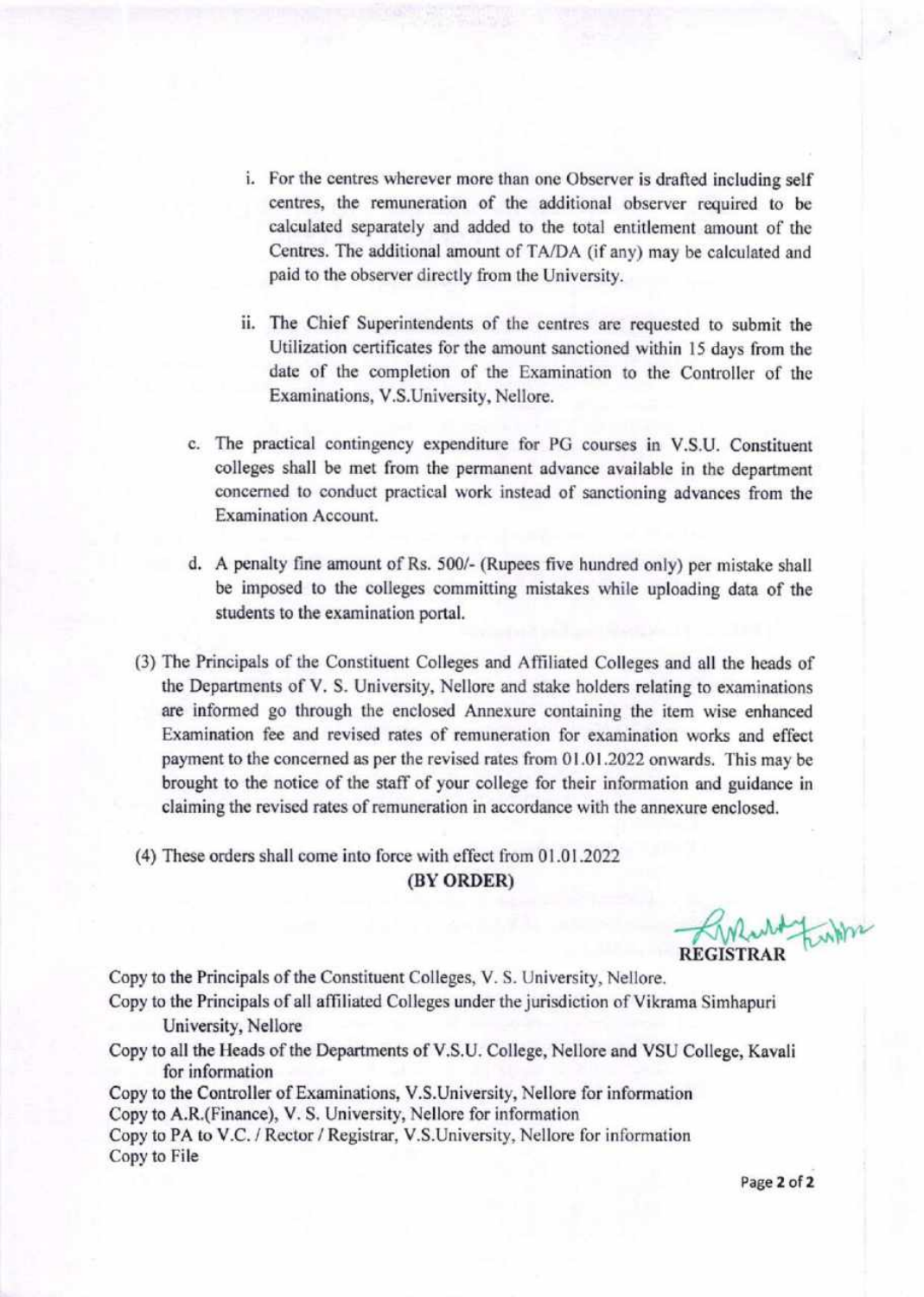Annexure - I of Proceedings No. VSU/Exams/C-I/Enhan. of Fee & Rates of Remm./2022, Dated: 24.01.2022

内部的

高可防治

|                                                          | <b>Examination Fee</b>                             |                                                    |                      |                |                                |
|----------------------------------------------------------|----------------------------------------------------|----------------------------------------------------|----------------------|----------------|--------------------------------|
|                                                          | <b>University College /</b>                        | <b>Enhanced Fee Structure</b><br>w.e.f. 01.01.2022 |                      |                |                                |
| Course                                                   | <b>Affiliated Colleges</b>                         | Whole<br>Exam<br>Fee                               | One<br>Paper         | Two<br>Papers  | Three &<br><b>Above Papers</b> |
| 1                                                        | $\overline{2}$                                     | 3                                                  | 4                    | 5              | 6                              |
| <b>UG</b> Courses                                        |                                                    |                                                    |                      |                |                                |
| B.A./BBA/B.Com/ B.Sc.,/B.Voc.                            | <b>Affiliated Colleges</b>                         | 910                                                | 390                  | 520            | 910                            |
| BCA / MCA Dual Degree Course                             | <b>Affiliated Colleges</b>                         | 1560                                               | 390                  | 520            | 1560                           |
| <b>Practical Paper</b>                                   | <b>Affiliated Colleges</b>                         | 210                                                | $\ddot{\phantom{1}}$ | $\overline{a}$ |                                |
| Advanced Supplimentary for UG<br>(CBCS)                  | <b>Affiliated Colleges</b>                         |                                                    | 1950                 | 3250           | 4550                           |
| <b>PG</b> and Professional Courses                       |                                                    |                                                    |                      |                |                                |
| 3 Year LLB                                               | <b>Affiliated Colleges</b>                         | 1300                                               | 650                  | 910            | 1300                           |
| 5 Year BA LLB                                            | <b>Affiliated Colleges</b>                         | 1170                                               | 650                  | 910            | 1170                           |
| B.Ed.,                                                   | <b>Affiliated Colleges</b>                         | 1690                                               | 650                  | 910            | 1690                           |
| B.P.Ed.,                                                 | <b>Affiliated Colleges</b>                         | 2210                                               | 650                  | 910            | 2210                           |
| M.P.Ed.,                                                 | <b>Affiliated Colleges</b>                         | 1950                                               | 650                  | 910            | 1950                           |
| <b>MCA</b>                                               | University College /<br><b>Affiliated Colleges</b> | 1300                                               | 650                  | 910            | 1300                           |
| <b>MBA</b>                                               | University College /<br><b>Affiliated Colleges</b> | 1300                                               | 650                  | 910            | 1300                           |
| MBA - TM                                                 | University College /<br><b>Affiliated Colleges</b> | 1300                                               | 650                  | 910            | 1300                           |
| M.Sc., / M.Com / M.A./ M.Ed.,                            | <b>Affiliated Colleges</b>                         | 910                                                | 390                  | 520            | 910                            |
| M.Sc., / M.Com / M.S.W./ M.Ed.,                          | University College                                 | 590                                                | 390                  | 520            | 590                            |
| M.A                                                      | <b>University College</b>                          | 520                                                | 390                  | 520            | 520                            |
| Diploma in Aqua Lab Technitian                           | <b>University College</b>                          | 520                                                | 390                  | 520            | 520                            |
| P.G. Diploma                                             | <b>Affiliated Colleges</b>                         | 1950                                               | 650                  | 910            | 1950                           |
| P.G.Diploma in Journalism and Mass<br>Communication      | University College                                 | 520                                                | 390                  | 520            | 520                            |
| Practicals for PG and Professional<br>Courses            | University College /<br><b>Affiliated Colleges</b> | 200                                                |                      |                |                                |
| Pre-Ph.D                                                 | <b>University College</b>                          | --                                                 | 1690                 | 2730           | --                             |
| Three Months Certificate Course on<br>Ghandhian Thoughts | University College                                 | 130                                                |                      |                |                                |
| With Fine (Within Due Date)                              |                                                    |                                                    | 390                  |                |                                |
| Penal fee after due date                                 |                                                    |                                                    | 3900                 |                |                                |

 $\mathcal{L}$ REGIST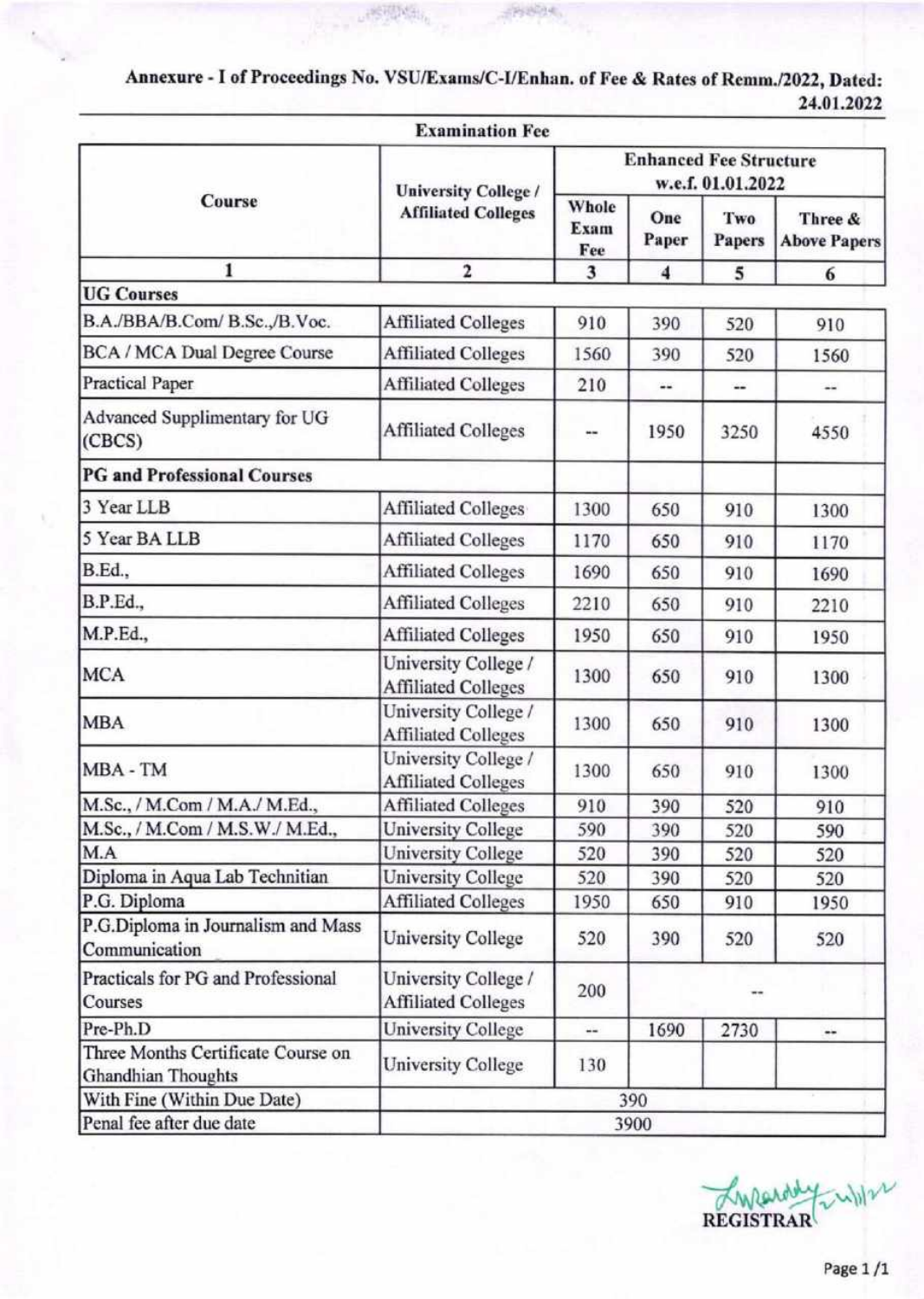|                | <b>Other Fee</b>                                                                                                                           |                                          |
|----------------|--------------------------------------------------------------------------------------------------------------------------------------------|------------------------------------------|
| Sl.No          | Discription                                                                                                                                | <b>Enhanced Fee</b><br>w.e.f. 01.01.2022 |
|                | Fee payable by Students to apply for various aspects                                                                                       |                                          |
| 1              | Duplicate Hall Ticket                                                                                                                      | Rs. 250/-                                |
| 2              | Migration Certificate                                                                                                                      | Rs. 300/-                                |
| $\overline{3}$ | Duplicate Migration Certificate                                                                                                            | Rs. 500/-                                |
| $\overline{4}$ | Convocation Fee (Inadvance)                                                                                                                | Rs. $2100/- + Rs. 100/-$<br>per Year     |
| 5              | Duplicate OD (Convocation)                                                                                                                 | Rs. 5000/-                               |
| 6              | <b>Tatkal Convocation</b>                                                                                                                  | Rs. 4000/-                               |
| $7\phantom{.}$ | Duplicate Marks Memo                                                                                                                       | Rs. 250/-                                |
| 8              | Name Correction in Provisional                                                                                                             | Rs. 300/-                                |
| 9              | Provisional Certificate Fee                                                                                                                | Rs. 300/-                                |
| 10             | Duplicate Provisional Certificate                                                                                                          | Rs. $700/-$ + FIR Copy                   |
| $^{11}$        | Duplicate Consolidated Marks Memo                                                                                                          | Rs. 700/- + FIR Copy                     |
| 12             | Attestation Fee / Transcripts UG / PG each copy                                                                                            | Rs. 75/- per each copy                   |
| 13             | Genuine Verification Certificate Fee UG / Professional<br>within Inida                                                                     | Rs. 500/-                                |
| 14             | Genuine Verification Certificate Fee PG / Professional<br>within Inida                                                                     | Rs. 500/-                                |
| 15             | Genuine Verification Fee, from any course from Foreign<br>Universityes / Companies / FirmCertificate Fee PG /<br>Professional within India | Rs. 1000/-                               |
| 16             | Medium of Instruction Certificate Fee UG / PG Professional                                                                                 | Rs. 500/-                                |
|                | <b>Condonation of Attendance Fee (All Courses)</b>                                                                                         |                                          |
| 17             | Beyond 30 days upto Condonation level i.e., 75%                                                                                            | Rs. 100/-                                |
| 18             | Beyond 30 days upto Condonation level i.e., 62.5%                                                                                          | Rs. 200/-                                |
| 19             | Revaluation Fee (for each paper without fine)                                                                                              | Rs. 450/-                                |
| 20             | Personal Identification (for each paper without fine)                                                                                      | Rs. 500/-                                |

# Annexure - II of Proceedings No. VSU/Exams/C-I/Enhan. of Fee & Rates of Remm./2022, Dated: 24.01.2022

 $\left\langle \mathbf{r}_{\mathrm{in}}\right\rangle _{2}$ 

 $\sqrt{v}$ REGISTRAR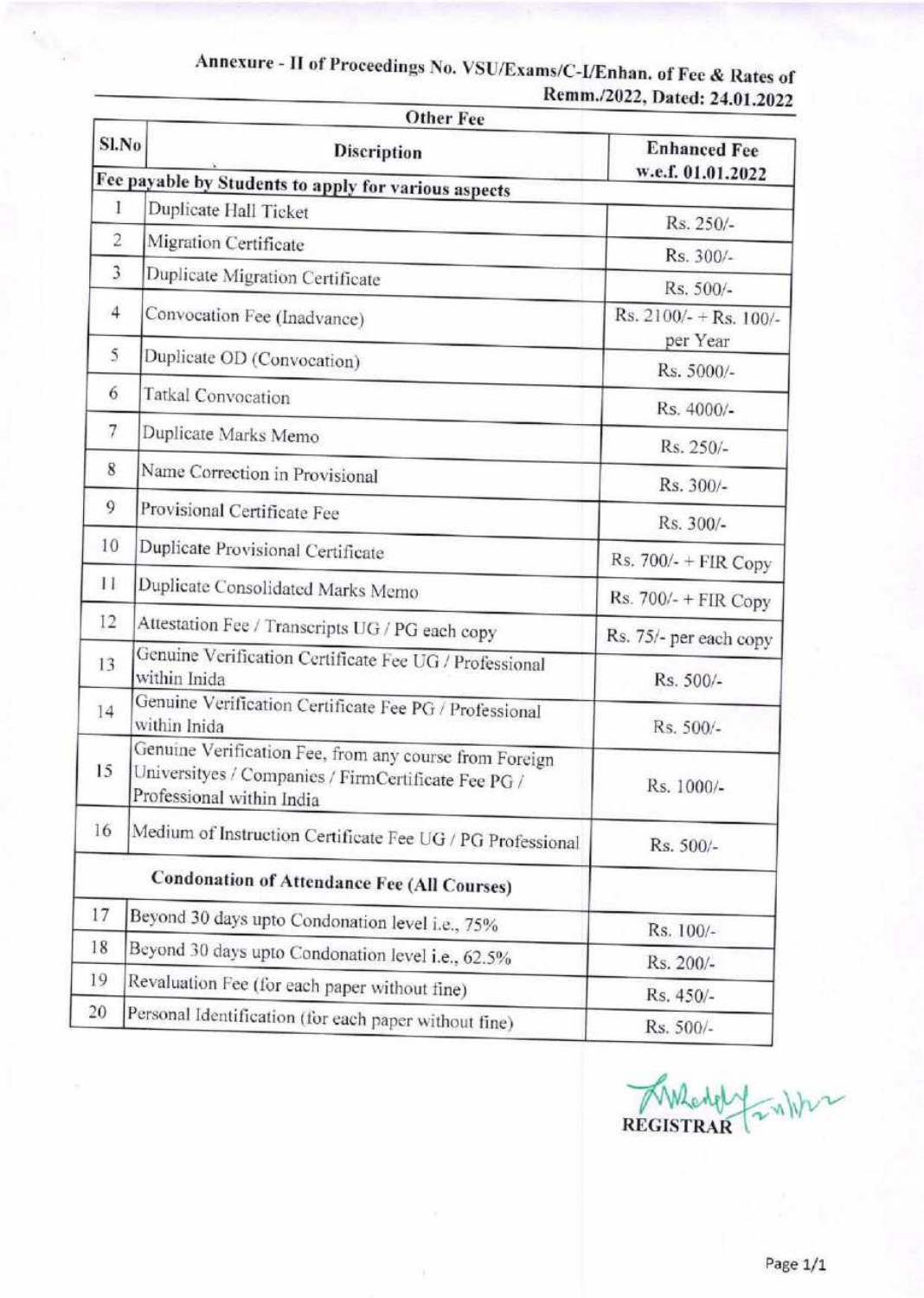## Dated: 24.01,2022 Annexure - III (A) of Proceedings No. vSU/Exams/c-I/Enhan. of Fee & Rates of Remm./2022,

| S.No           | Item                                                                                                                                    | <b>Enhanced Rates</b><br>w.e.f. 01.01.2022 |  |  |
|----------------|-----------------------------------------------------------------------------------------------------------------------------------------|--------------------------------------------|--|--|
| L.             | <b>Remuneration for Research Work</b>                                                                                                   |                                            |  |  |
| 1              | Ph.D Thesis Adjudication (Indian Examiner)                                                                                              | Rs. 1500.00                                |  |  |
| $\overline{2}$ | Ph.D. Viva-Voce                                                                                                                         | Rs. 1000.00                                |  |  |
| П.             | Remuneration for Paper Setting: (UG/PG/Professional Courses)                                                                            |                                            |  |  |
|                | <b>U.G.Courses:-</b>                                                                                                                    |                                            |  |  |
| 1              | (B.A./B.Sc./B.Com./BBM/BCA/LLB/B.Ed./B.P.Ed.,/BA(OL)-<br>Pre/B.Voc-Degree/Certificate Courses/ Diploma Courses                          | Rs. 450.00                                 |  |  |
|                | <b>PG Courses:-</b>                                                                                                                     |                                            |  |  |
| $\overline{2}$ | M.A./M.Sc.,/M.Com./M.Ed.,/M.F.M./<br>M.P.Ed.,/P.G. Diploma Courses                                                                      | Rs. 500.00                                 |  |  |
| 3              | Ph.D                                                                                                                                    | Rs. 500.00                                 |  |  |
|                | <b>Professional Corses:-</b>                                                                                                            |                                            |  |  |
| $\overline{4}$ | M.C.A./M.B.A./M.B.A. TM/M.Tech./LLM/M.Sc/(Tech)                                                                                         | Rs. 600.00                                 |  |  |
| 5              | Certificate Courses /U.G.D.P.Ed                                                                                                         | Rs. 300.00                                 |  |  |
| 6              | Typing Charges (per any paper if done by the paper setter personally)                                                                   | Rs. 30/- per page                          |  |  |
| $7\phantom{.}$ | Translation Charges per paper                                                                                                           | Rs. 150.00                                 |  |  |
| 8              | UG Scheme of Valuation per question paper                                                                                               | Rs. 300.00                                 |  |  |
| 9              | For setting a question paper of objective type questions including key<br>- 50 Questions (1 1/2 hours)<br>100 Above Questions (3 Hours) | Rs. 500.00<br>Rs. 1000.00                  |  |  |
| 10             | For setting a question paper of objective type questions including<br>Key per 25 bits                                                   | Rs. 300.00                                 |  |  |
| 11             | Coordinator fee for Paper Setting<br>(UG/B.Ed./B.Tech/PG/Professional Courses) per SET (Containing<br>Two Papers)                       | Rs. 100.00                                 |  |  |
| Ш              | <b>Moderation Fee for Paper Setting</b>                                                                                                 |                                            |  |  |
| 1              | Moderation fee for Chairman (per paper)                                                                                                 | Rs. 30.00 (Per Paper)                      |  |  |
| 2              | Moderation fee for Member (per paper)                                                                                                   | Rs. 25.00 (Per Paper).                     |  |  |

## Rates of Remmuneration payable by the University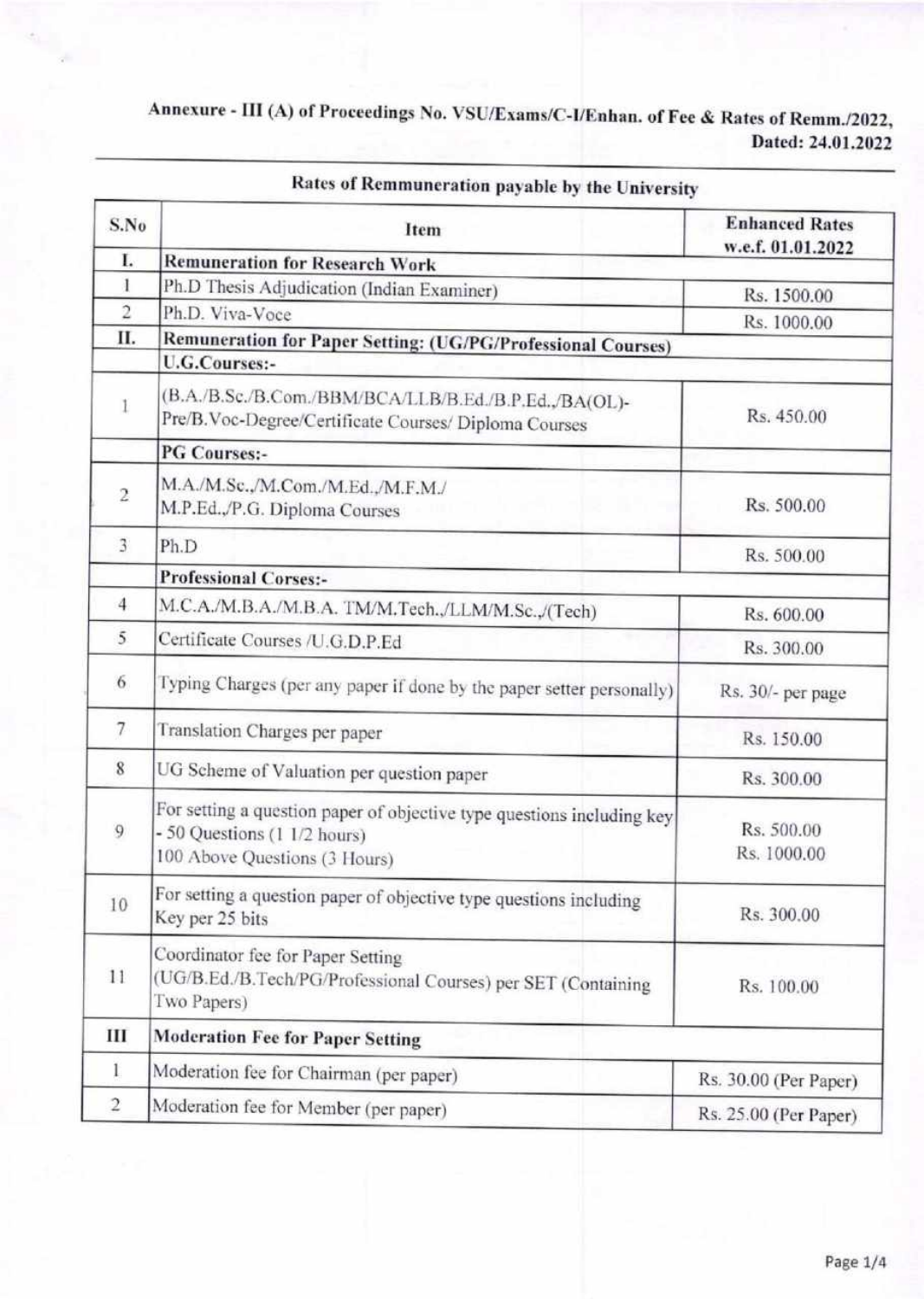| S.No           | Item                                                                                                                                                                                                                                                                                                                                | <b>Enhanced Rates</b><br>w.e.f. 01.01.2022                                                                       |  |  |
|----------------|-------------------------------------------------------------------------------------------------------------------------------------------------------------------------------------------------------------------------------------------------------------------------------------------------------------------------------------|------------------------------------------------------------------------------------------------------------------|--|--|
| IV             | Remuneration for Valuation works (Other than Spot Valuation)                                                                                                                                                                                                                                                                        |                                                                                                                  |  |  |
| I              | U.G. Courses / Professional Courses                                                                                                                                                                                                                                                                                                 | Rs. 13.00 (Per Candidate)<br>(Min. Rs. 150/-)                                                                    |  |  |
| $\overline{2}$ | P.G. Courses / Professional Courses                                                                                                                                                                                                                                                                                                 | Rs. 18.00 (Per Candidate)<br>(Min. Rs. 150/-)                                                                    |  |  |
| 3              | Ph.D                                                                                                                                                                                                                                                                                                                                | Rs. 150.00 per script                                                                                            |  |  |
| $\overline{4}$ | Coordinator / Principal Fee for Valuation (for 500 scripts and part<br>thereof)                                                                                                                                                                                                                                                     | Rs. 150.00<br>For 500 Scripts or part<br>thereof                                                                 |  |  |
| 5              | Coordinator fee for Revaluation / Valuation (outside University area)<br>(Course wise)                                                                                                                                                                                                                                              | Rs. 1.00 Per Script subject<br>to a minimum of Rs.<br>500.00                                                     |  |  |
| 6              | Incidental Charges to the Examiner for valuation of Answer Scripts<br>(to meet the expenditure in sending the valued Answer Scripts to the<br>University after valuation (i.e., Purchasing of packing materials) for<br>3 year degree Examinations only. (If the scripts are sent to the<br>examiners to the collges for valuation) | Rs. 75.00 For every 500<br>valued answer scripts or<br>part thereof.                                             |  |  |
| V.             | <b>Staff Deputed to the Confidential Work</b>                                                                                                                                                                                                                                                                                       |                                                                                                                  |  |  |
| 1              | Loading & Unloading Charges                                                                                                                                                                                                                                                                                                         | Rs. 400.00<br>(per trip)                                                                                         |  |  |
| $\overline{2}$ | Local conveyance (outside)-Individual trip                                                                                                                                                                                                                                                                                          | Rs. 300/- (per day)                                                                                              |  |  |
| 3              | TA/DA/Loading Charges                                                                                                                                                                                                                                                                                                               | As per the University rules                                                                                      |  |  |
| VI             | <b>Practical Examinations</b>                                                                                                                                                                                                                                                                                                       |                                                                                                                  |  |  |
|                | <b>U.G. Courses</b>                                                                                                                                                                                                                                                                                                                 |                                                                                                                  |  |  |
| 1              | For B.Sc., Course                                                                                                                                                                                                                                                                                                                   | Rs. 15.00 Per Candidate                                                                                          |  |  |
| $\overline{c}$ | For B.Com Course                                                                                                                                                                                                                                                                                                                    | Rs. 12.00 Per Candidate                                                                                          |  |  |
| 3              | For BBM / BCA / BBA Courses                                                                                                                                                                                                                                                                                                         | Rs. 15.00 Per Candidate                                                                                          |  |  |
| $\overline{4}$ | Commerce Practical Examiantion of B.Com                                                                                                                                                                                                                                                                                             | Rs. $10.00 + 10.00$<br>(per Candidate)<br>(Double Examiner)<br>Rs. 15.00<br>(per candidate)<br>(Single Examiner) |  |  |
| 5              | P.G. /Professional Courses<br>(Internal + External Examiners)                                                                                                                                                                                                                                                                       | Rs. 20.00+20.00<br>(Minimum Rs. 200.00)<br>(per Candidate)                                                       |  |  |

 $\mathbf{h}_\mathrm{c}$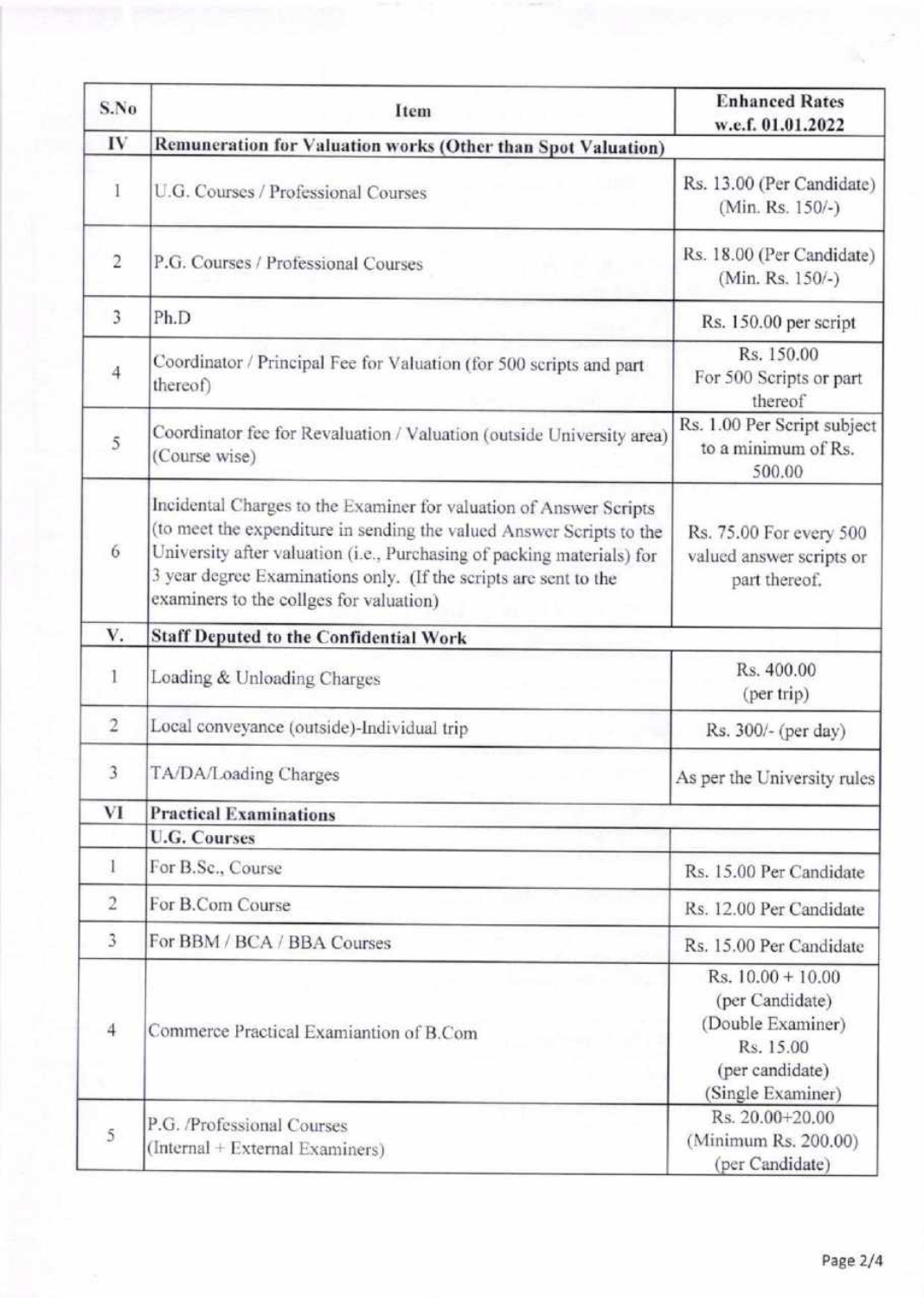| S.No           | Item                                                                                                                                                  | <b>Enhanced Rates</b><br>w.e.f. 01.01.2022                                              |  |
|----------------|-------------------------------------------------------------------------------------------------------------------------------------------------------|-----------------------------------------------------------------------------------------|--|
| VII.           | <b>B.Ed Course</b>                                                                                                                                    |                                                                                         |  |
| 1              | B.Ed., Practical Examiners                                                                                                                            | Rs. 30.00 (Internal)<br>Rs. 30.00 (External)                                            |  |
| $\overline{2}$ | Practical Examination Chief Superintendent of the College                                                                                             | Rs. 120.00 (Per Day)                                                                    |  |
| 3              | Moderation Board Chiarman<br>*(2 Sessions per day) 3 Colleges (one sitting) Per Session                                                               | Rs. 600.00<br>(Per Session)                                                             |  |
| $\overline{4}$ | Moderation Board Member<br>*(2 Sessions per day) 3 Colleges (one sitting) Per Session                                                                 | Rs. 450.00<br>(Per Session)                                                             |  |
| 5              | Clerk $(8 AM to 1 PM)$ & $(2 PM to 5 PM)$ 2 Sessions                                                                                                  | Rs. 100.00 (Per Session)                                                                |  |
| 6              | Attender (8 AM to 1 PM) & (2 PM to 5 PM) 2 Sessions                                                                                                   | Rs. 75.00 (Per Session)                                                                 |  |
| $\overline{7}$ | Local Conveyance allowance                                                                                                                            | Rs. 100.00 per day                                                                      |  |
| VIII.          | Remuneration to VIVA-VOCE / Project Work / Dissertation                                                                                               |                                                                                         |  |
| I              | Remuneration to the Examiner for conducting Viva-Voce to<br>MBA/MBA-TM/MCA/PG/Professional/PG Diploma Courses/LL.B                                    | Rs. 08.00(per candidate)<br>(For external examiner<br>only)                             |  |
| $\overline{2}$ | Remuneration to the Examiner for evaluation of Dessertation /<br>Project Work / PG /Professional Courses/Diploma/ P.G.<br>Diplomo/Certificate Courses | Rs. 75.00 (Internal<br>Examiner)<br>Rs. 75.00 (External<br>Examiner)<br>(Per Candidate) |  |
| X              | Remuneration paid at Examination Centres (As per the Entitlement System)                                                                              |                                                                                         |  |
|                | Chief Superintendent (for 500 candidates)-<br>One additional Chief superintendent for above 500 candidates                                            | Rs. 160 (per session)                                                                   |  |
| $\overline{c}$ | Invigilator-(One Invigilator for every 25 candidates and one extra<br>invigilator for every 100 candidates and part thereof                           | Rs. 130 (per session)                                                                   |  |
| 3              | Clerk (one clerk for every 200 candidates and part thereof                                                                                            | Rs. 75.00<br>(per session)                                                              |  |
| $\overline{4}$ | Typist (One Only)                                                                                                                                     | Rs. 75.00<br>(per session)                                                              |  |
| 5              | Office Subordinate / Waterman (One for every 100 candidates)                                                                                          | Rs. 60.00<br>(per session)                                                              |  |
| 6              | Attender (One for every 100 candidates)                                                                                                               | Rs. 50 (per session)                                                                    |  |
| 7              | Preparation and conduct of examiantions including seating<br>arrangement/miscellaneous expenditure per candidate per session                          | Rs. 2.00<br>(per candidate)                                                             |  |
| 8              | Scribe for Blind candidate / PH Candidate                                                                                                             | Rs. 110 (per session)                                                                   |  |

 $\frac{1}{\sqrt{2}}\sum_{i=1}^n\frac{1}{2}\sum_{i=1}^n\frac{1}{2}\sum_{i=1}^n\frac{1}{2}\sum_{i=1}^n\frac{1}{2}\sum_{i=1}^n\frac{1}{2}\sum_{i=1}^n\frac{1}{2}\sum_{i=1}^n\frac{1}{2}\sum_{i=1}^n\frac{1}{2}\sum_{i=1}^n\frac{1}{2}\sum_{i=1}^n\frac{1}{2}\sum_{i=1}^n\frac{1}{2}\sum_{i=1}^n\frac{1}{2}\sum_{i=1}^n\frac{1}{2}\sum_{i=1}^n\frac{1}{2$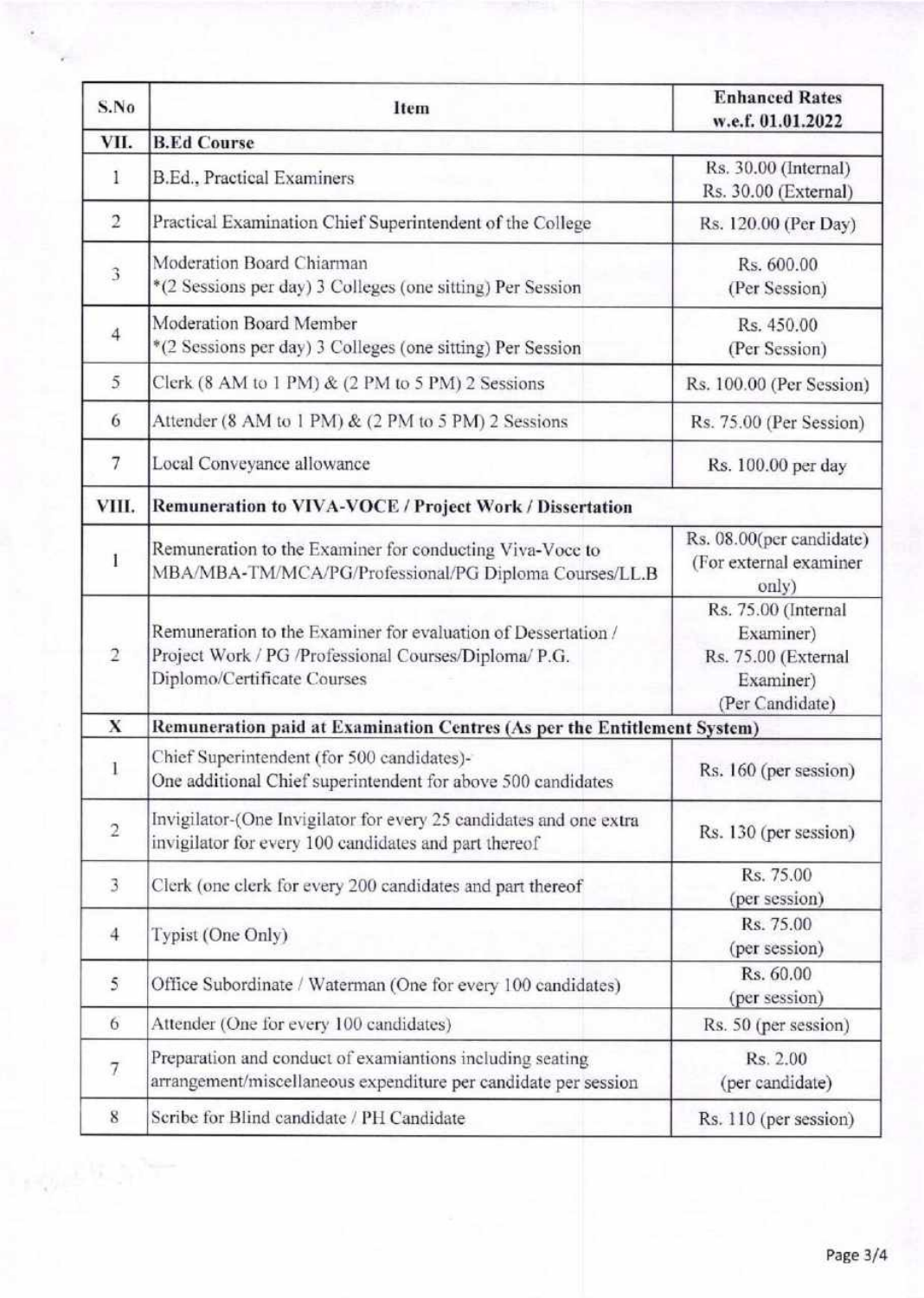| S.No           | Item                                                                                                                                                                                                              | <b>Enhanced Rates</b><br>w.e.f. 01.01.2022                                         |  |
|----------------|-------------------------------------------------------------------------------------------------------------------------------------------------------------------------------------------------------------------|------------------------------------------------------------------------------------|--|
| X.             | High Power Inspection Committee and Observers Drafted for Examination Work                                                                                                                                        |                                                                                    |  |
| 1              | HPIC Coordinator - Honorarium / Remuneration                                                                                                                                                                      | Rs. 400.00                                                                         |  |
|                |                                                                                                                                                                                                                   | (per each session)                                                                 |  |
| $\overline{2}$ | HPIC Member - Honorarium / Remuneration                                                                                                                                                                           | Rs. 350.00                                                                         |  |
|                |                                                                                                                                                                                                                   | (per each session)                                                                 |  |
| 3              | Vehicle Rent (Including Driver Batha)                                                                                                                                                                             | Rs. 1500.00<br>(per day)                                                           |  |
| 4              | <b>Fuel Charges</b>                                                                                                                                                                                               | Rs. 600.00<br>(per day)                                                            |  |
| 5              | Observer Remuneration                                                                                                                                                                                             | Rs. 200 (per session)                                                              |  |
| 6              | Observer Conveyance per day (Non-Local)                                                                                                                                                                           | Rs. 150 (per session)                                                              |  |
| $\overline{7}$ | Observer Conveyance per day (local)                                                                                                                                                                               | Rs. 120 (per session)                                                              |  |
| 8              | Observer TA/DA                                                                                                                                                                                                    | TA/DA as per University<br>rules paid for duty period<br>besides intervened period |  |
| 9              | Loadging Charges                                                                                                                                                                                                  | As per University Rules                                                            |  |
| XI             | <b>Custodian Charges</b>                                                                                                                                                                                          |                                                                                    |  |
| 1              | If the college is adopted with one additional centre Rs. 1000/- paid as<br>custodian charges over all the days of examinations.                                                                                   | Rs. 1000/-                                                                         |  |
| $\overline{2}$ | If colleges is adopted with more than one exam centre Rs. 250/- will<br>be paid to each centre in addition to Rs. 1000/- as custodian over all<br>the days of examination                                         | Rs. 250/-                                                                          |  |
| 3              | Receiving Officer (The Principal / Chief Superintendent is<br>authorized to nominate the person for receiving the sealed answer<br>scriptes bundles, if the Principal / Chief Superintendent is not<br>available) | Rs. 150.00 per day                                                                 |  |
| 4              | One Junior Assistnat                                                                                                                                                                                              | Rs. 70.00 per day                                                                  |  |
| 5              | One Watchman                                                                                                                                                                                                      | Rs. 60.00 per day                                                                  |  |
| XII            | Remuneration for 3Year Degree/ PG/ Professional Courses Practical Examination                                                                                                                                     |                                                                                    |  |
| $\mathbf{1}$   | Principal / Chief Superintendent (UG only)                                                                                                                                                                        | Rs. 100.00 per day subject<br>to maximum of Rs. 1000                               |  |
| $\overline{2}$ | Skilled Assistant (Teaching Staff) (One person for UG and Two<br>persons for PG Exams*                                                                                                                            | Rs. 65.00 per session                                                              |  |
| $\overline{3}$ | Superior (Technical Staff) (Store Keeper / Lab Asst/ Lab Technician<br>/ Mechanic/ Junior Mechanic/ Electrician or Junior Assistant) One<br>Person                                                                | Rs. 65.00 per session                                                              |  |
| $\overline{4}$ | Record Assistants (Two Persons)                                                                                                                                                                                   | Rs. 45.00 per session                                                              |  |
| 5              | Office Subordinate (one Person)                                                                                                                                                                                   | Rs. 45.00 per session                                                              |  |
| 6              | Sweeper (one Person)                                                                                                                                                                                              | Rs. 20.00 per session                                                              |  |
| 7              | Preparation Day                                                                                                                                                                                                   | Rs. 35.00 per day                                                                  |  |
| 8              | Cleaning Day                                                                                                                                                                                                      | Rs. 35.00 per day                                                                  |  |

Twee relations REGISTRAR

Page 414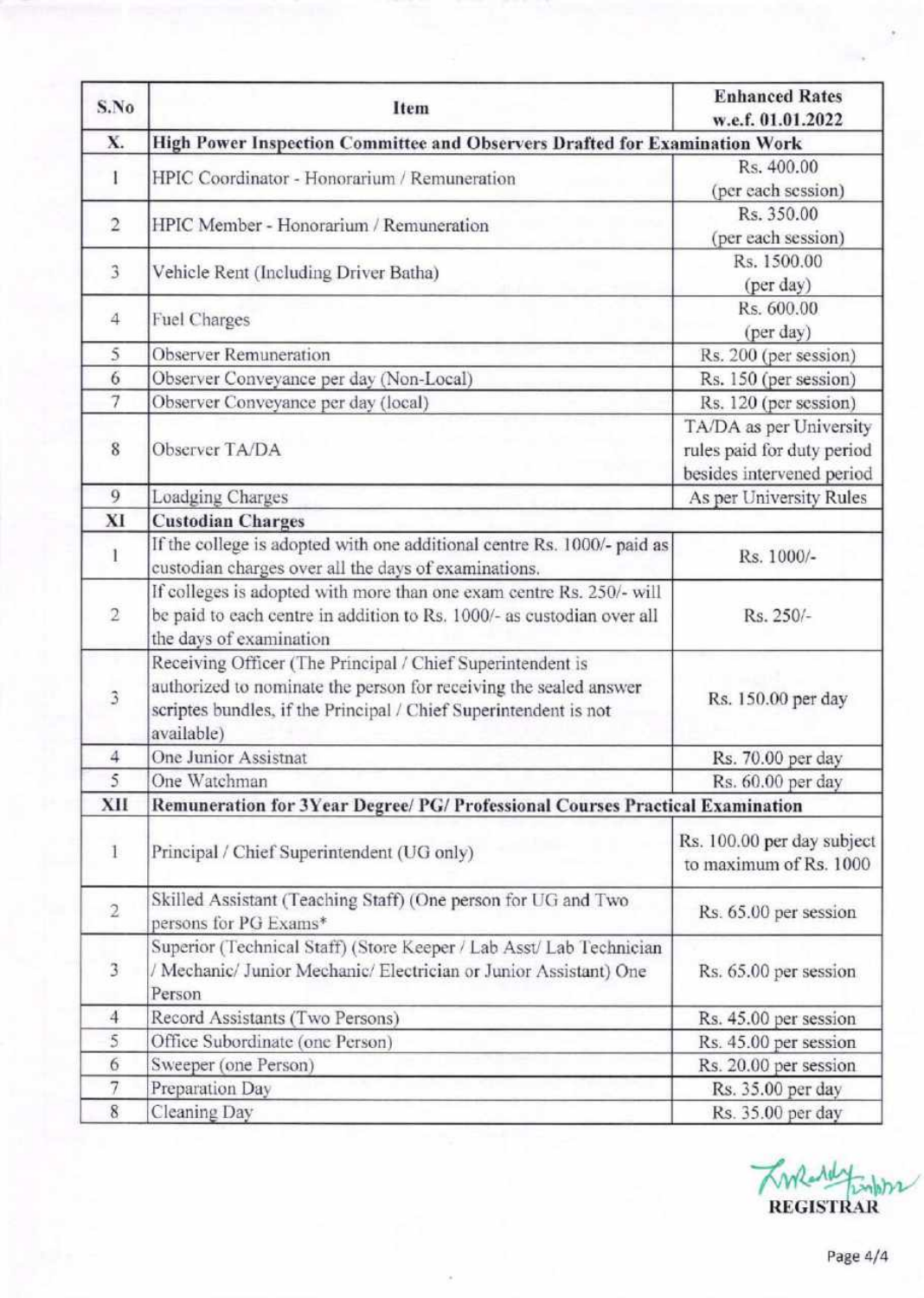| VSU Examiners Remuneration rates for UG Spot Valuation revised w.e.f. 26.09.2018 | Enhanced Rates w.e.f. 26.09.2018 to be continued.   |                                      |
|----------------------------------------------------------------------------------|-----------------------------------------------------|--------------------------------------|
| <b>Chief Examiners</b>                                                           | Rs. 660/- (per session (Non-<br>Local)              | Rs. 570/- per Session<br>(Local)     |
| <b>Additonal Examiners</b>                                                       | Rs. 640/- per session (Non-<br>Local)               | Rs. 550/- per session<br>(Local)     |
| Special Assitance                                                                | Rs. 2.2/- per script<br>(Rs. 440/- per 200 Scripts) |                                      |
| Scheme of Valuation                                                              | 280/- per paper                                     |                                      |
|                                                                                  | <b>Strong Room Staff Remmuneration</b>              |                                      |
|                                                                                  | Enhanced Rates w.e.f. 26.09.2018 to be continued.   |                                      |
| Regional Coordinating Officer / Chief<br>Coordinator                             | Rs. 690/- per Session                               |                                      |
| Chief Examiners - I & II $(2x530/-)$                                             | Rs. 580/- per session<br>(Local)                    | Rs. 660/- per session<br>(Non Local) |
| <b>Clerical Assistants</b>                                                       | Rs. 170/- per session                               |                                      |
| Attenders                                                                        | Rs. 110/- per session)                              |                                      |

Annexure - III (B) of Proceedings No. VSU/Exams/C-I/Enhan. of Fee & Rates of Remm./2022, Dated: 24.01.2022

Fundan REGISTRAR